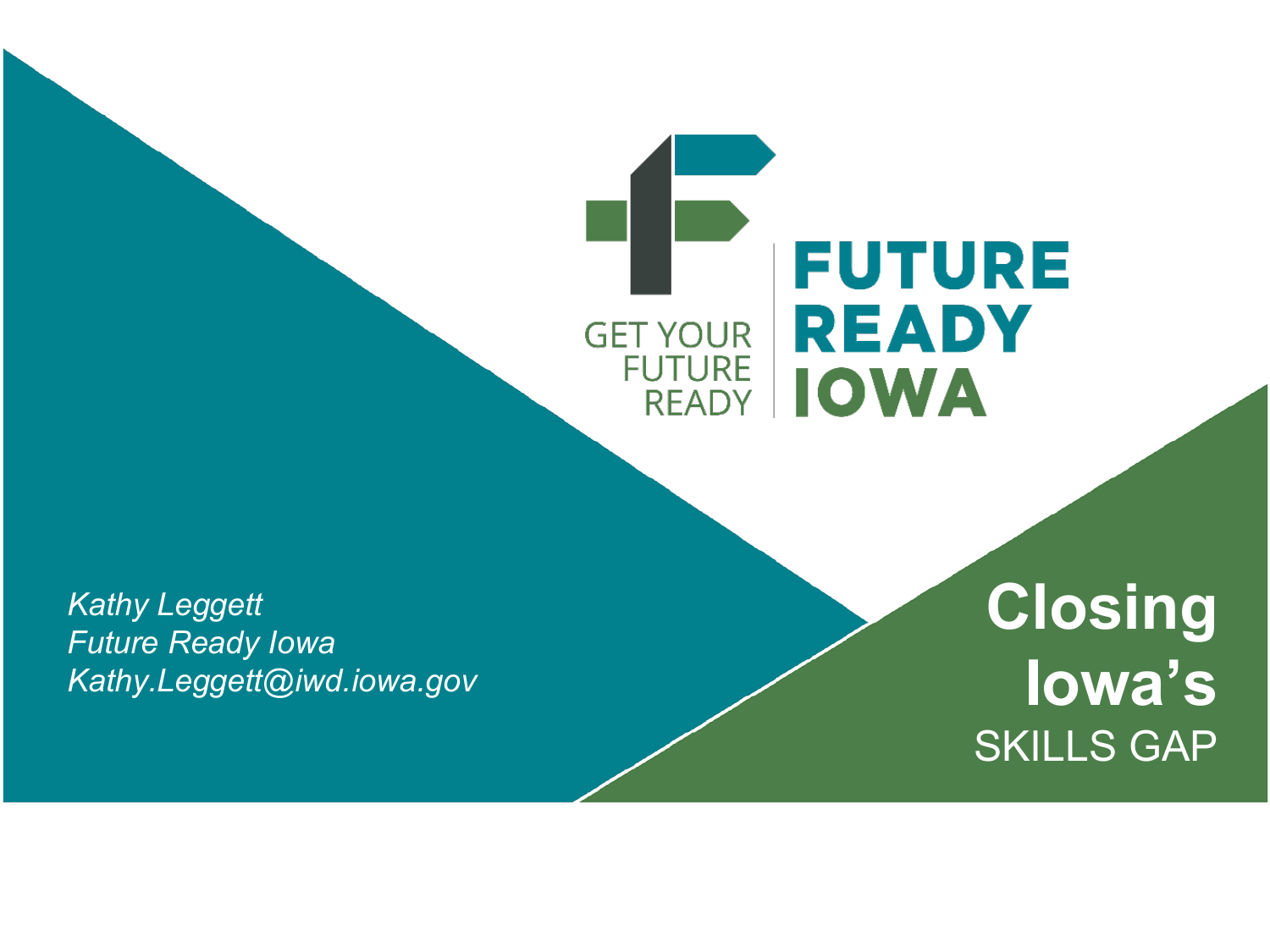- **Welcome**
- **Introductions**
- **Review a couple of basic points related to the grant**
- **Provide a few project examples/ideas**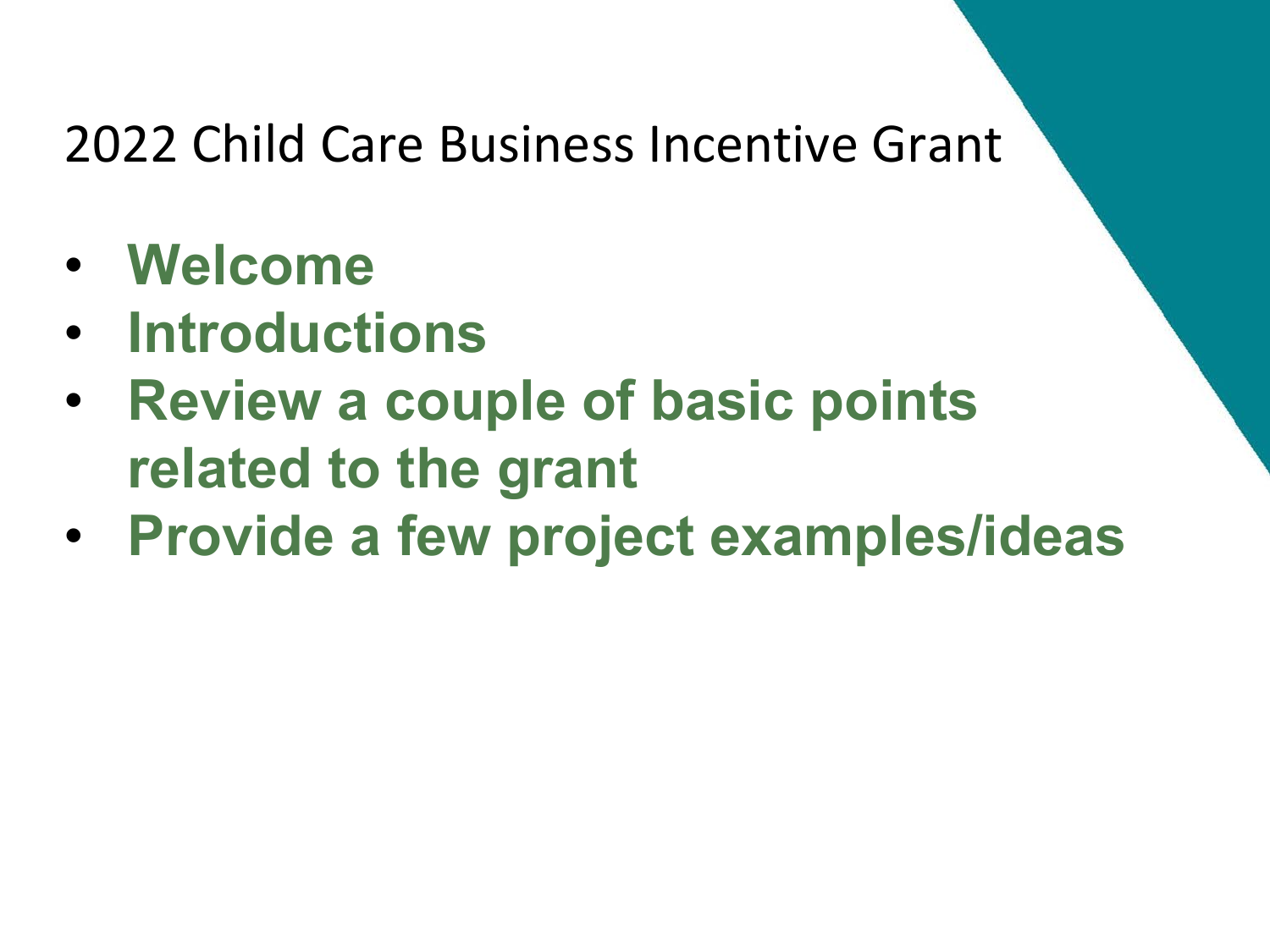### **Application Timelines**

- Application materials and guidance available now.
- Application **opens**in Iowagrants.gov on **June 17, 2022.**
- Application period **closes** on **July 18 at 11:59 am.**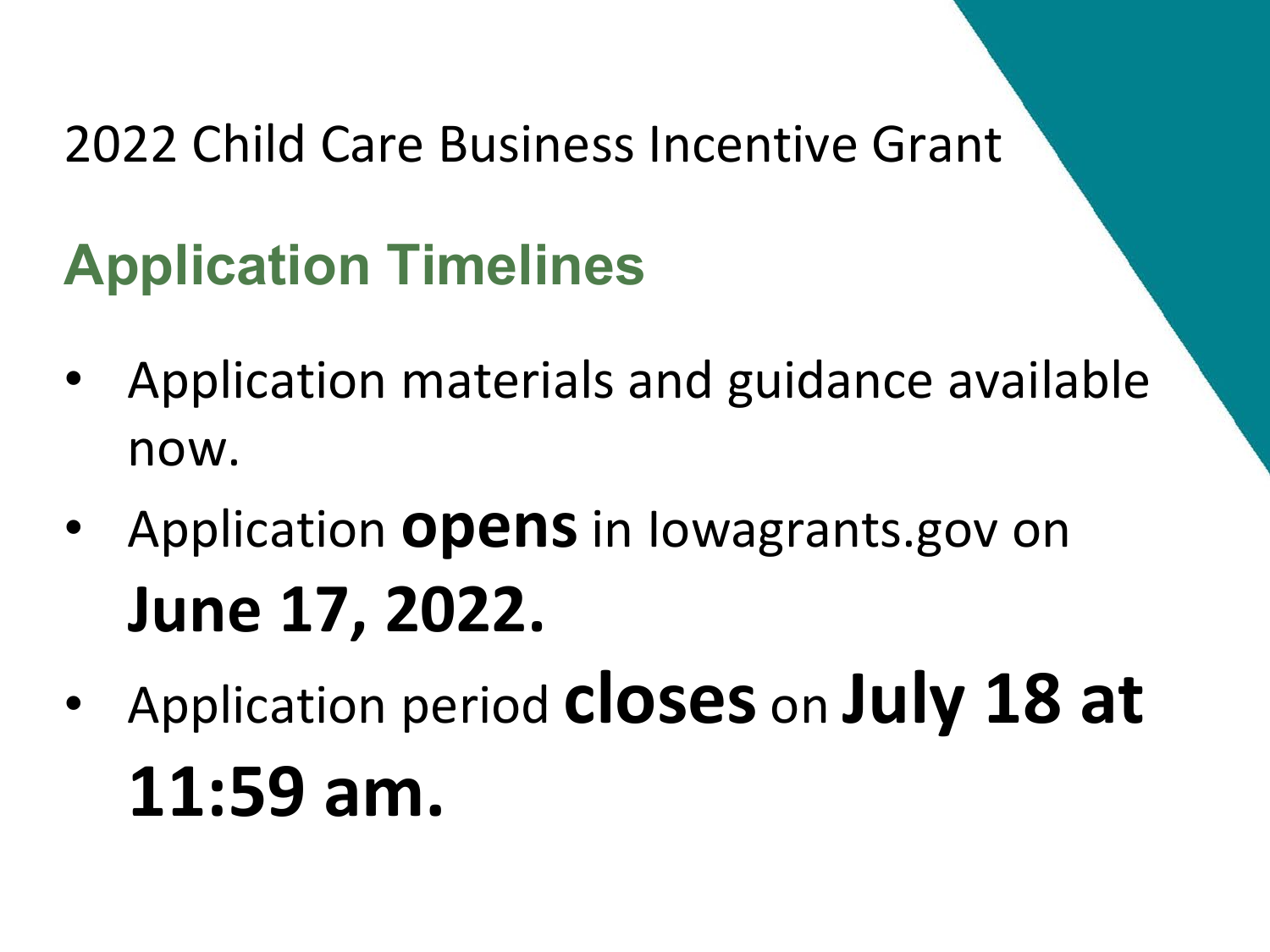### **Funding Priorities**

1. Building of on-site employer child care centers and/or company partnerships with existing child care centers to expand their facilities.

#### Prioritized Projects

- Located in an Iowa Child Care desert [LINK](https://iowaccrr.org/resources/files/Data/FY20/Desert%20Data%202020/Desert%20Data%202020.pdf?swg_a2bc=1)
- Project targets a community engaged with IEDA and/or the Iowa Women's Foundation
- Projects demonstrating a well-developed plan for recruitment and retention of staff in child care programs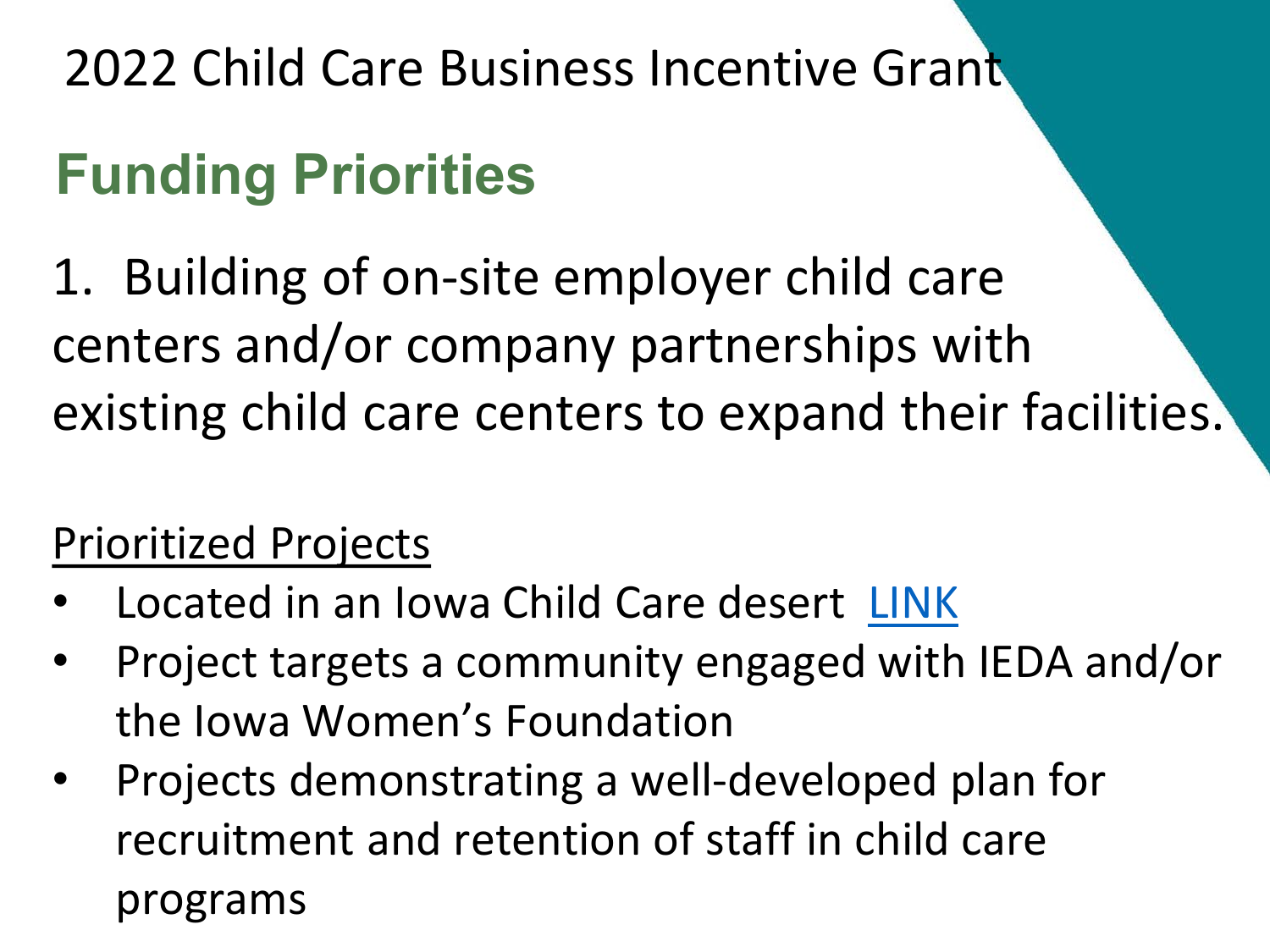### **Funding Priorities**

2. Subsidizing the cost of child care for employees in partnership with licensed or registered providers.

#### Prioritized Projects

• Projects that build the supply of child care for historically underserved populations such as infants and toddlers, families with non-traditional work hours, rural communities, dual language learners and children with disabilities.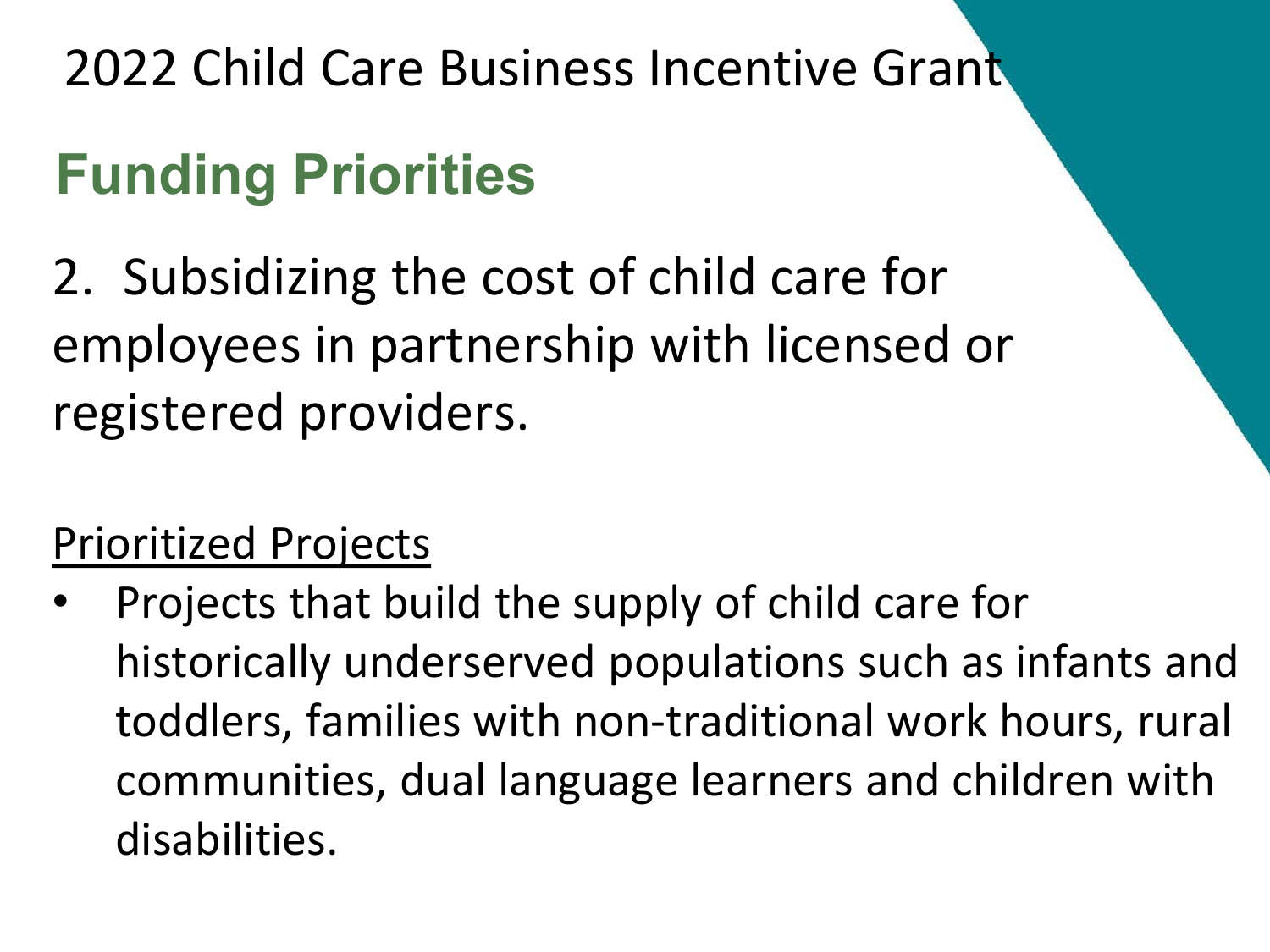### **Eligible Applicants**

Eligible applicants include businesses and consortiums of employers in good standing with the State of Iowa.

## **All applicants must be employers, not in the primary business of providing child care services.**

Applicants are strongly encouraged to cultivate partnerships to enhance project activities and outcomes.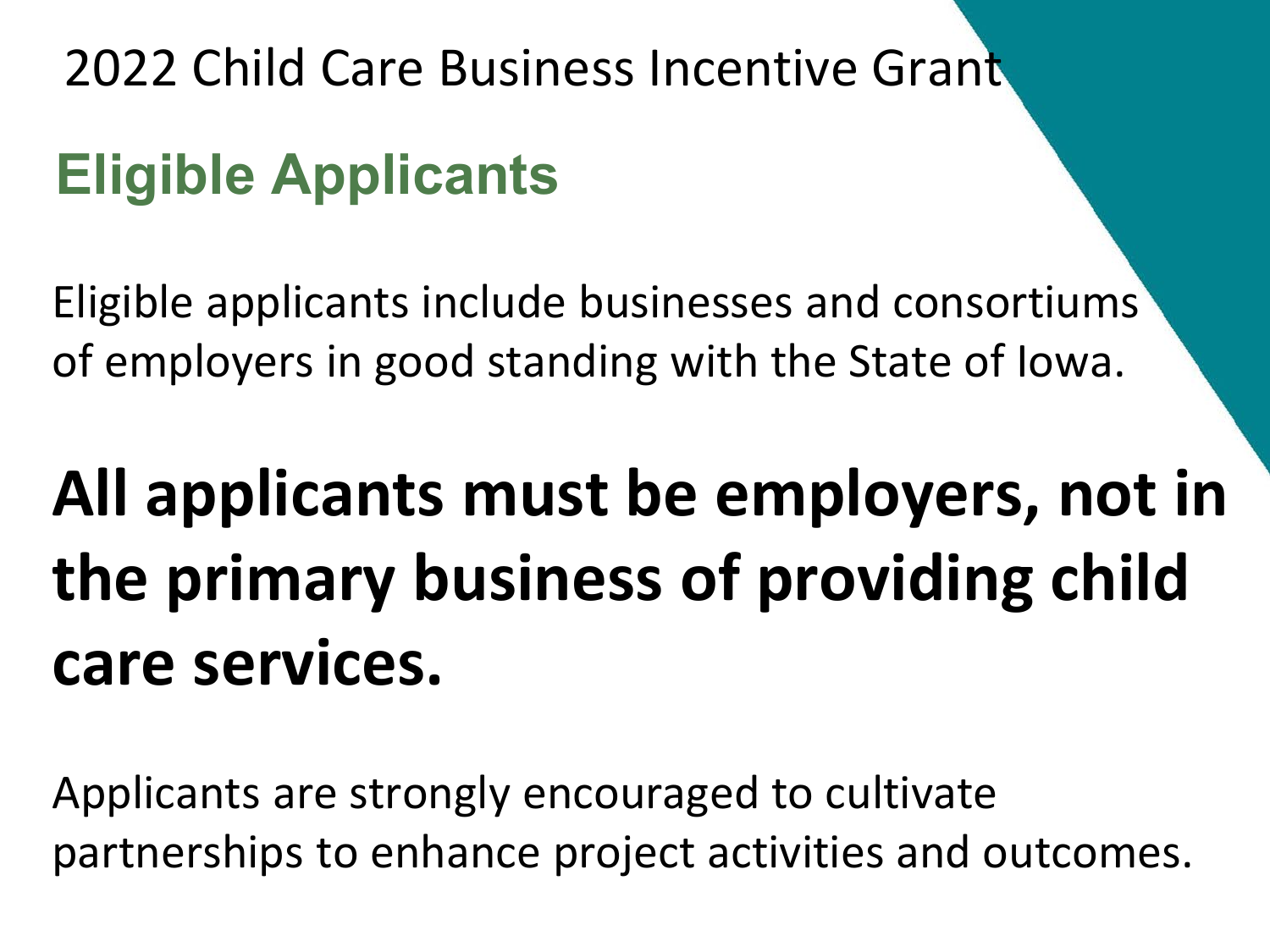### **Eligible Applicants**

**"Individual employers building a consortium are not required to have 75 employees each; however, a minimum of 75 employees among the employers building a consortium is required. One entity must apply on behalf of all employers that are joining the consortium, and that entity will be responsible for consolidated reporting. Documentation of all employer partnerships will be required. The consortium will also need to provide a sustainability plan to ensure program viability beyond the expiration of federal funding."**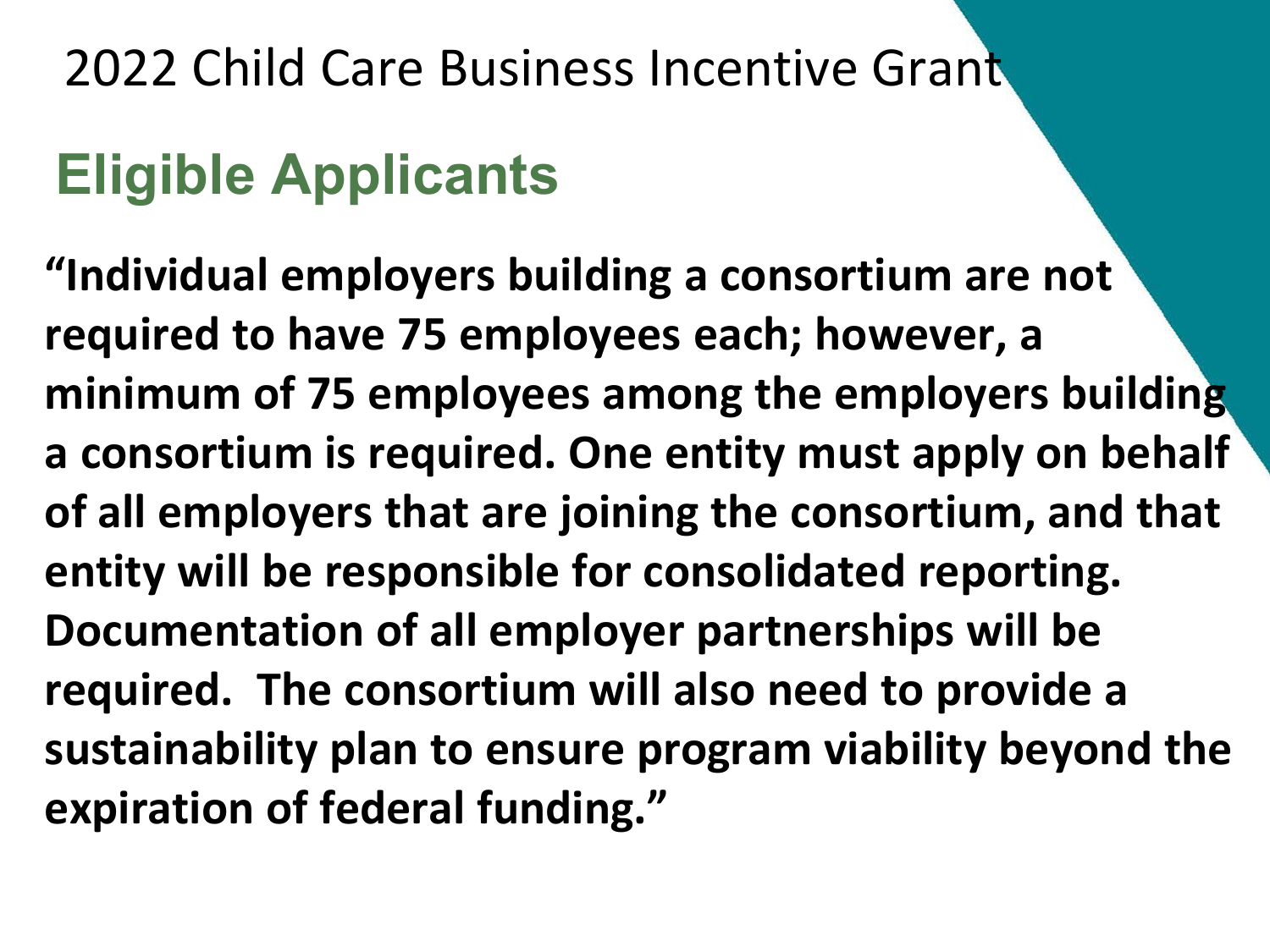### **Where do I go to apply?**

[www.Iowagrants.gov](https://www.iowagrants.gov/index.do)

### What is the **Application due date?**

## **JULY 18, 2022 (11:59 AM)**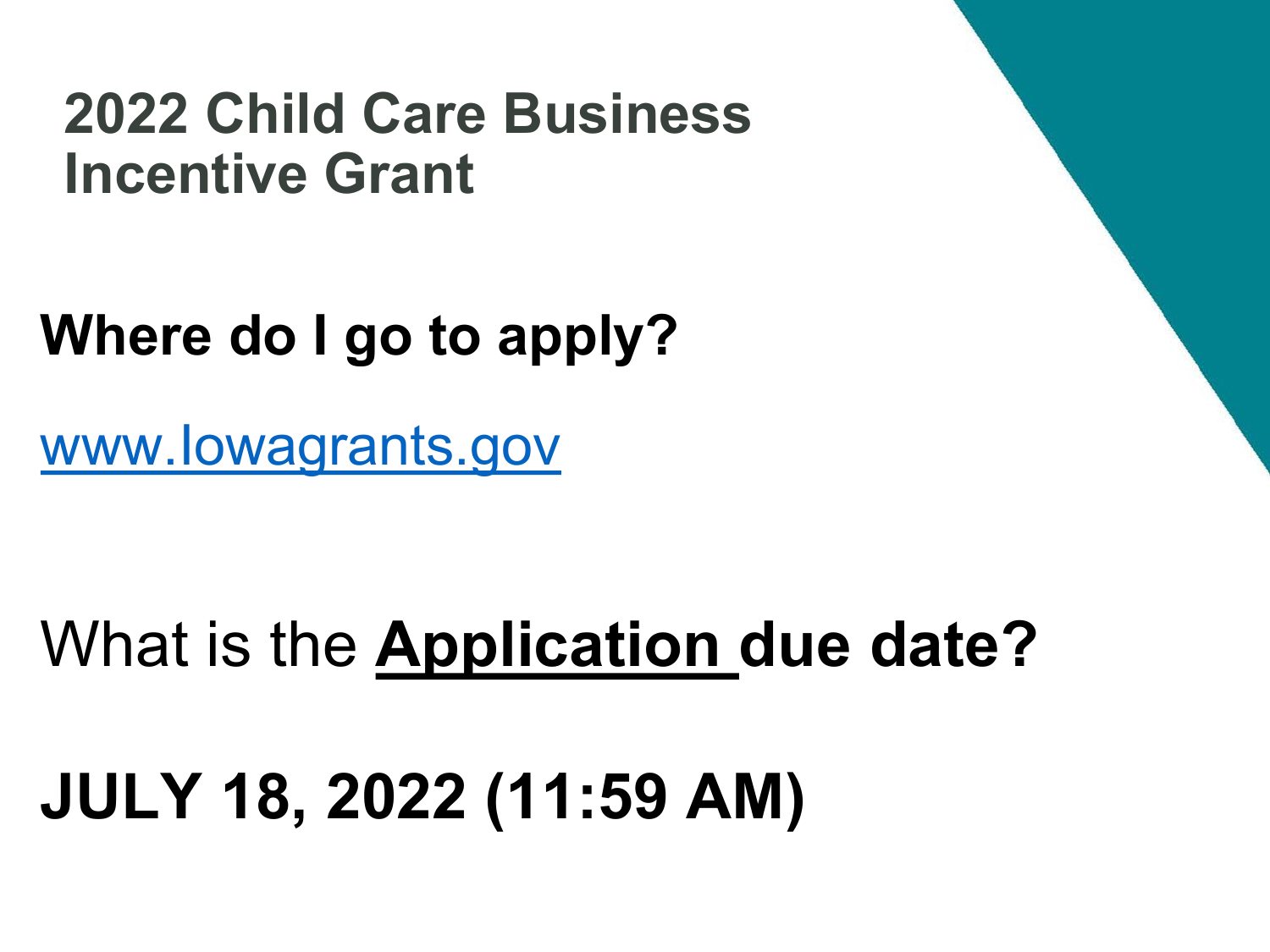Models, examples, resources

Iowa Women's Foundation Dawn Oliver Wiand President/CEO

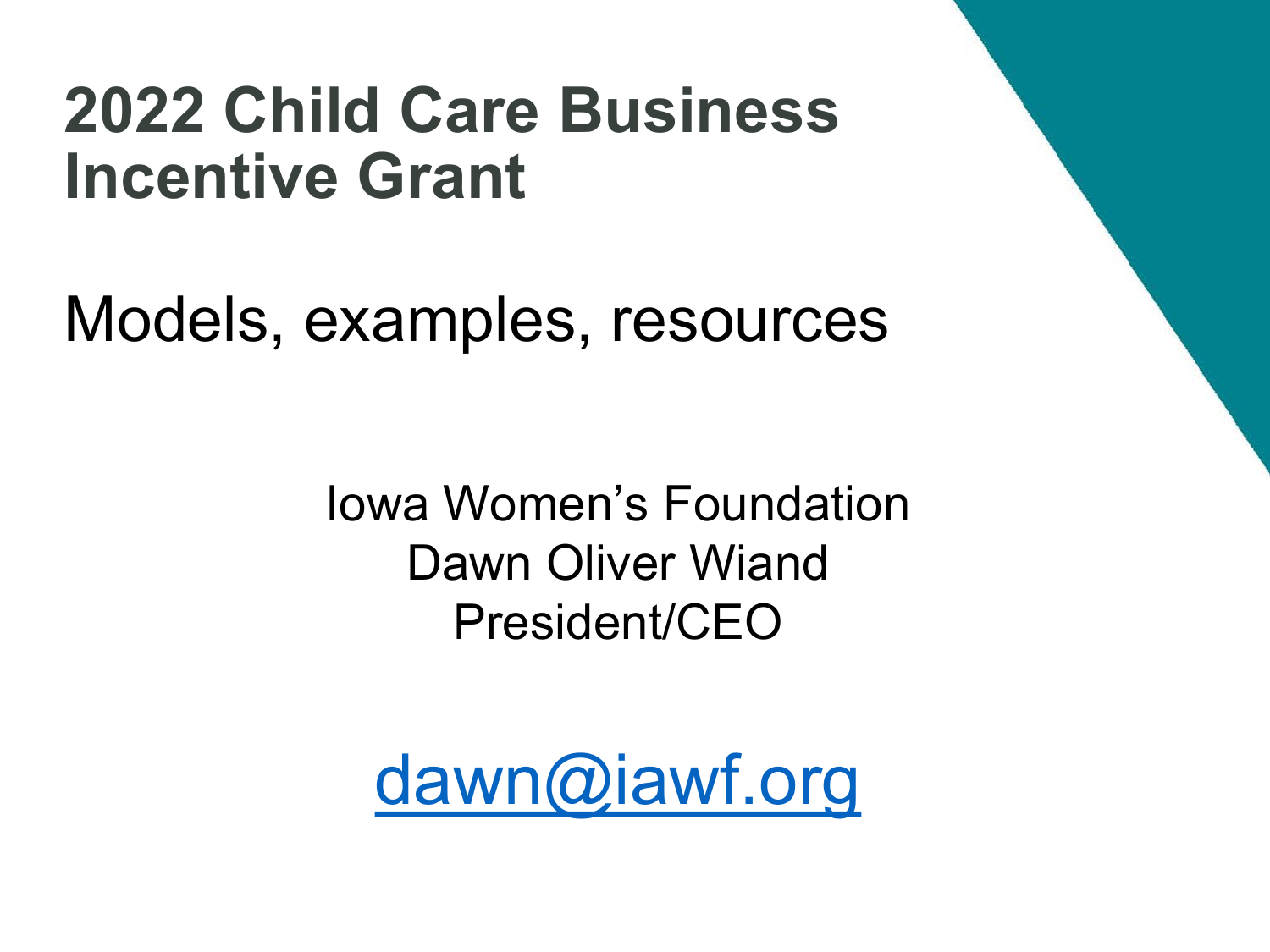**Examples of partnerships where employers are supporting child care centers - helping create slots**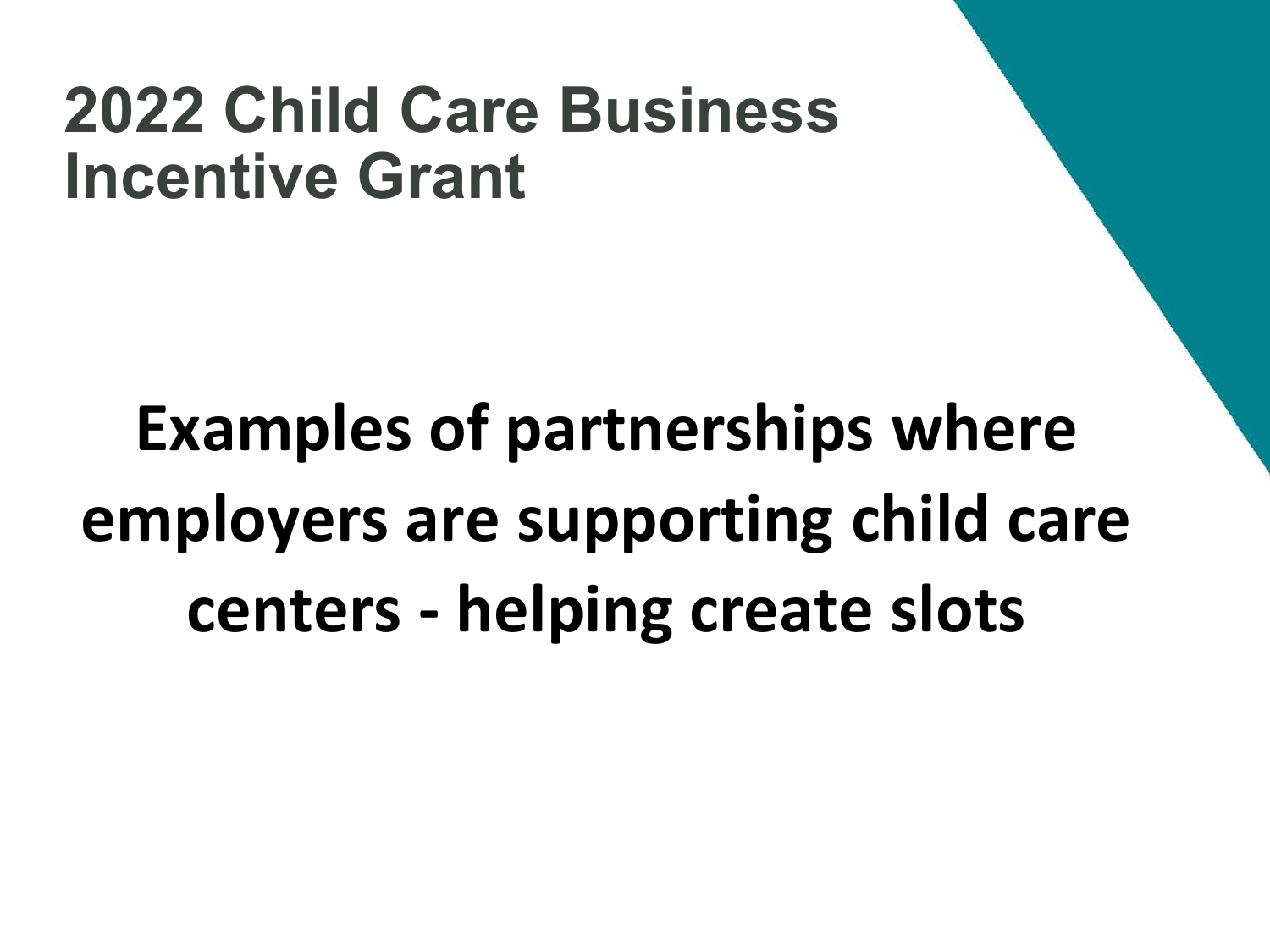## **Ottumwa – JBS**

- JBS USA and Swift Prepared Foods (formerly Plumrose USA) are providing \$600,000 in funding for the Ottumwa Family YMCA Day Care renovation/expansion.
- In return, JBS will receive naming rights for the child care wing and 40 guaranteed discounted child care slots for their employees' children ages 0-5 years old.
- Used slots will be paid by the employee and unused slots paid for by JBS. In addition, all JBS employees will be offered a \$10/month discount on a YMCA membership.
- At this time, the terms are set in a four-year agreement and will go into effect upon completion of the expansion/renovation anticipated for December 2021.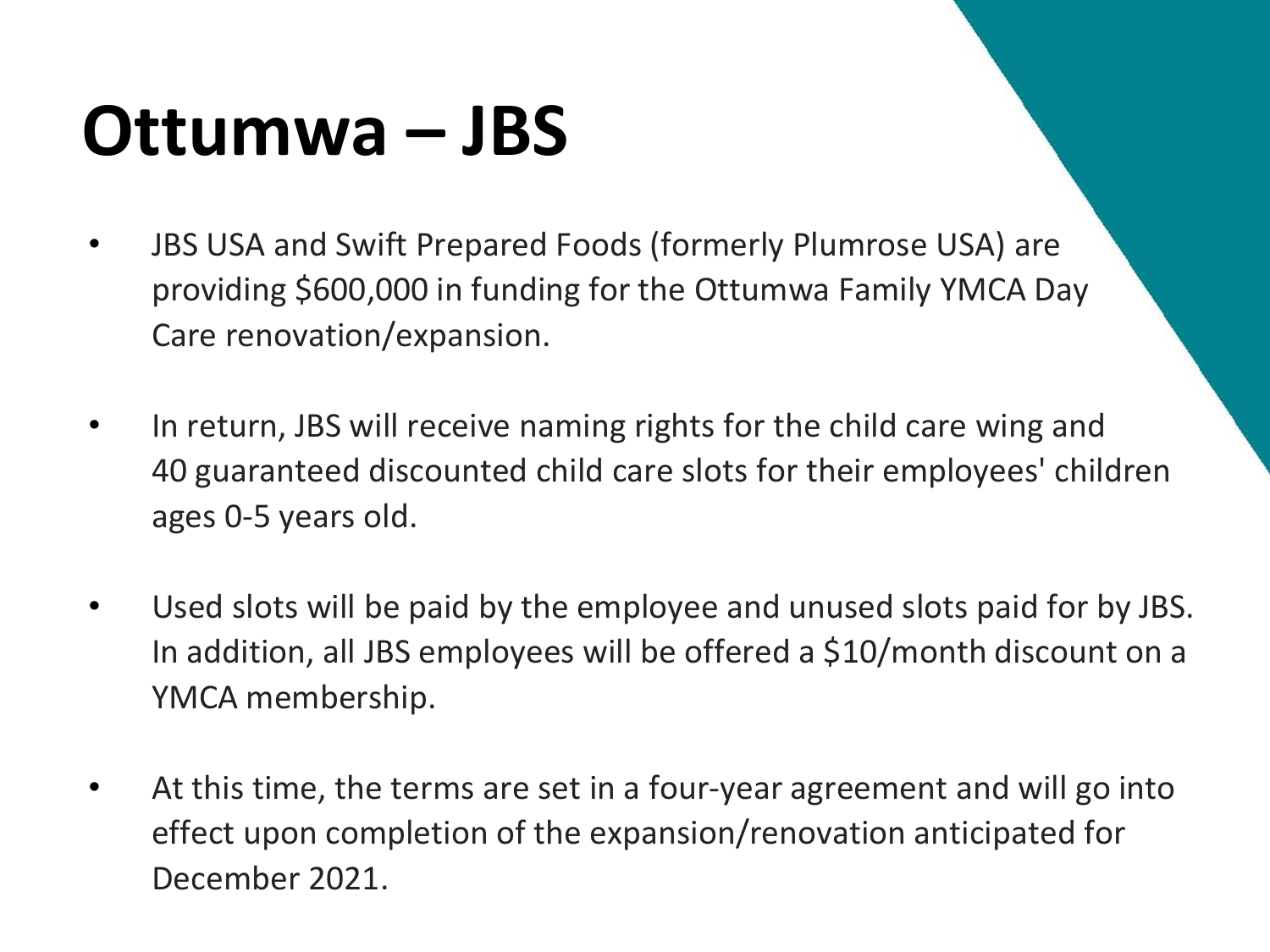### **Black Hawk County**

- Cedar Valley Kids Reaching out to local business with two asks.
- First is for the construction phase based on the investment, they will receive naming rights and a particular number of slots when the center opens.
- On-going operations based on their investment annually, they get priority on waitlist.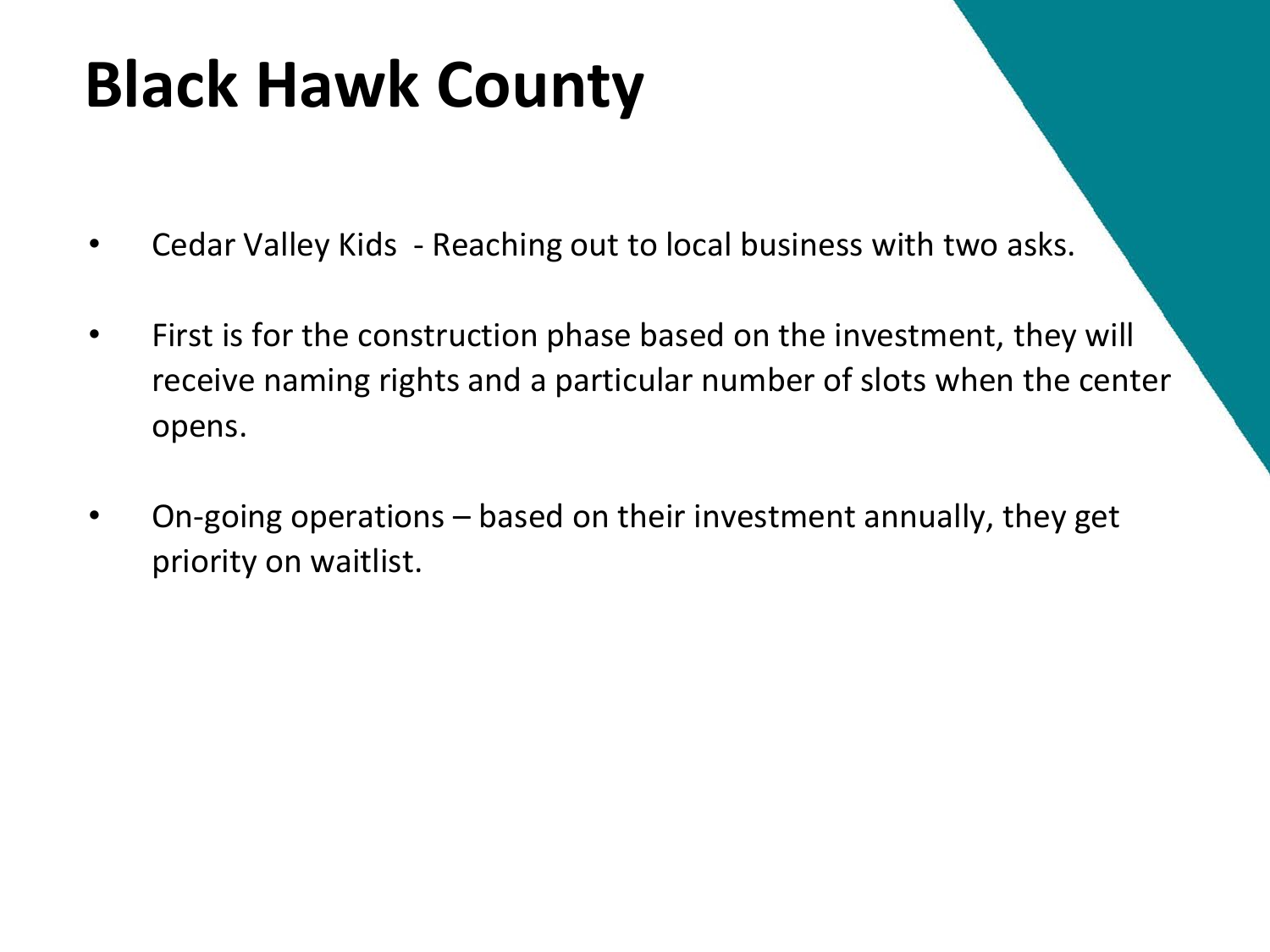### **Dyersville**

Owner of Scale Models and Diecast is remodeling an apartment building for inhome providers who will provide child care for his employees.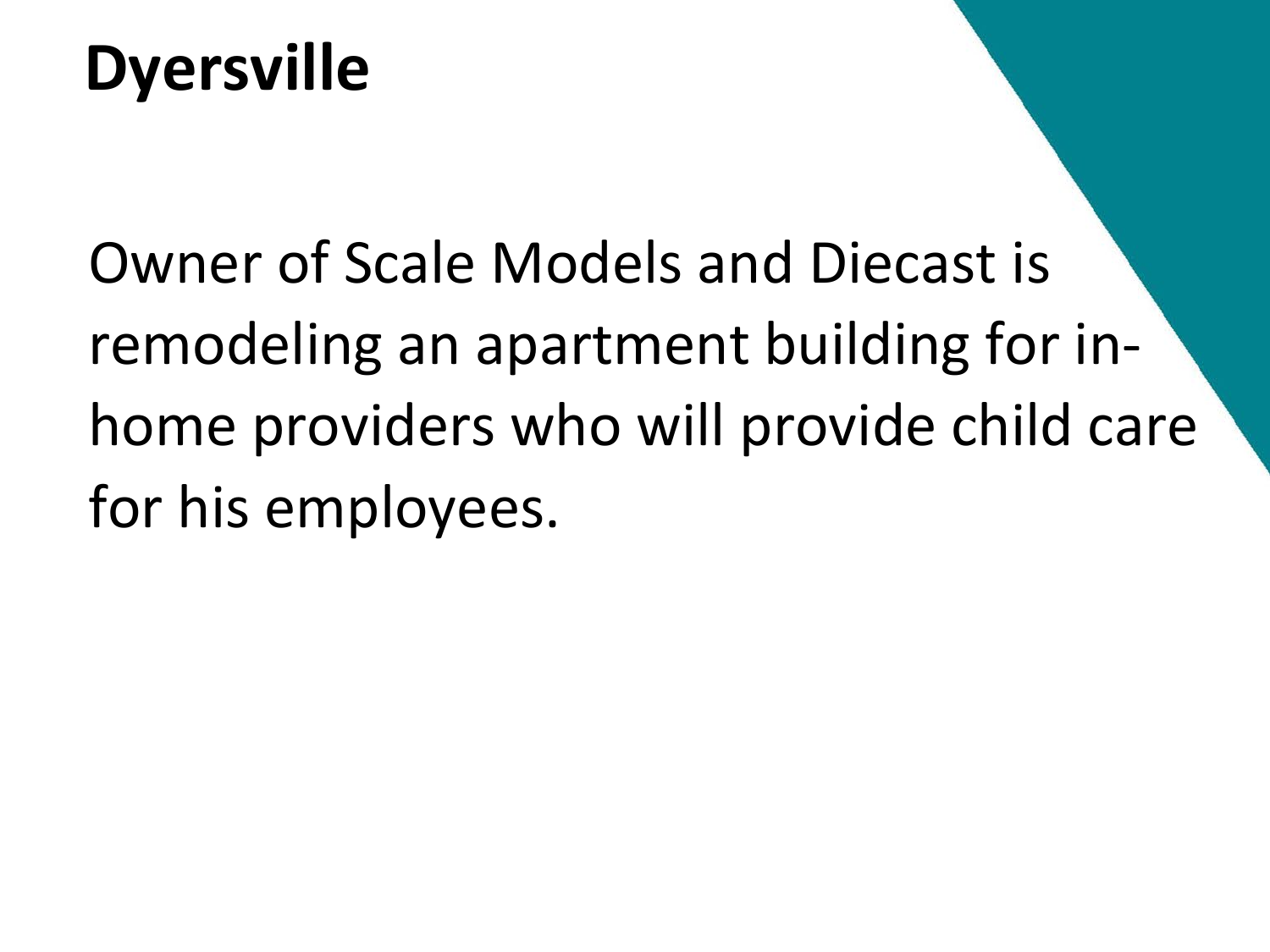### **Creston**

- Greater Regional Health in Creston is paying for the construction of a new center (broke ground on November 3) for the community.
- The land was gifted by the Creston COMM School District. In addition, the hospital will employ the center director and pay the director's salary and benefits.
- To honor this commitment the center was named Greater Connections Early Childhood Development Center.
- Expected completion is June 2023.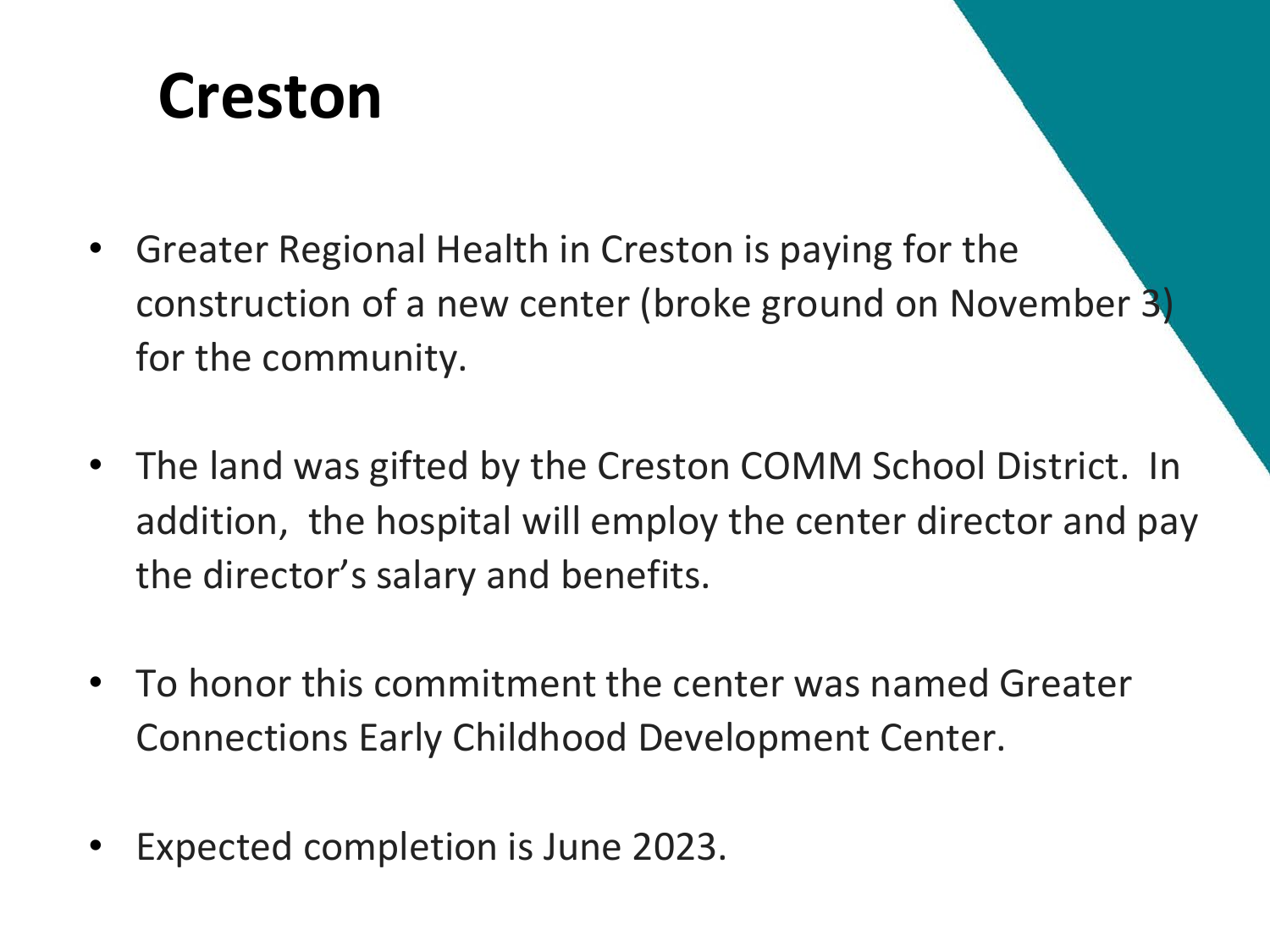## **Examples of innovative partnerships between employers and centers/homes**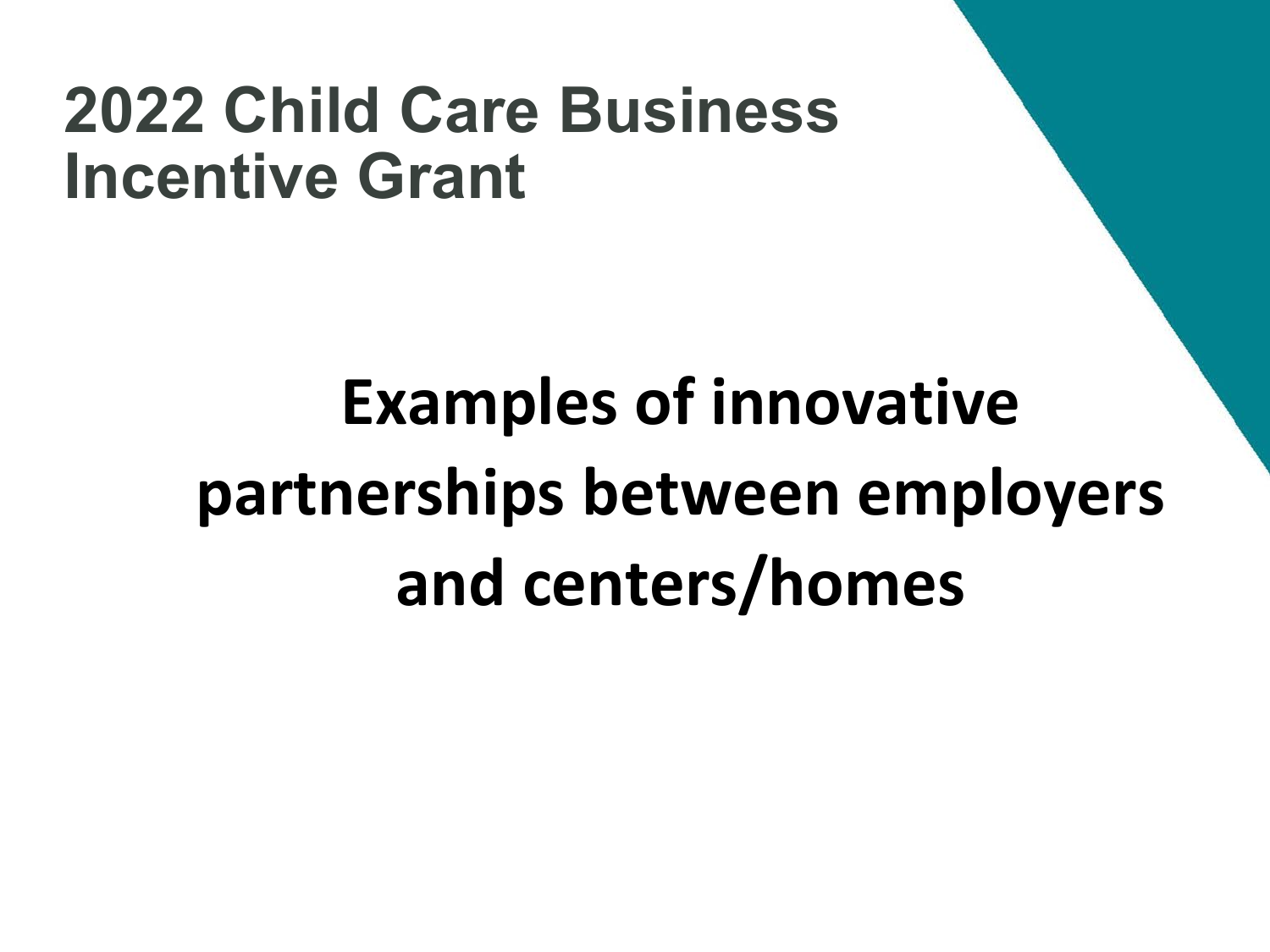## **Clarion**

- The hospital is the employer of the education director at the early learning center.
- The school is sponsoring the educational lead teacher for 4 & 5 year olds at the early learning center.
- Two other businesses in town have pledged three to five years annual donations of \$10,000 to help cover operating costs.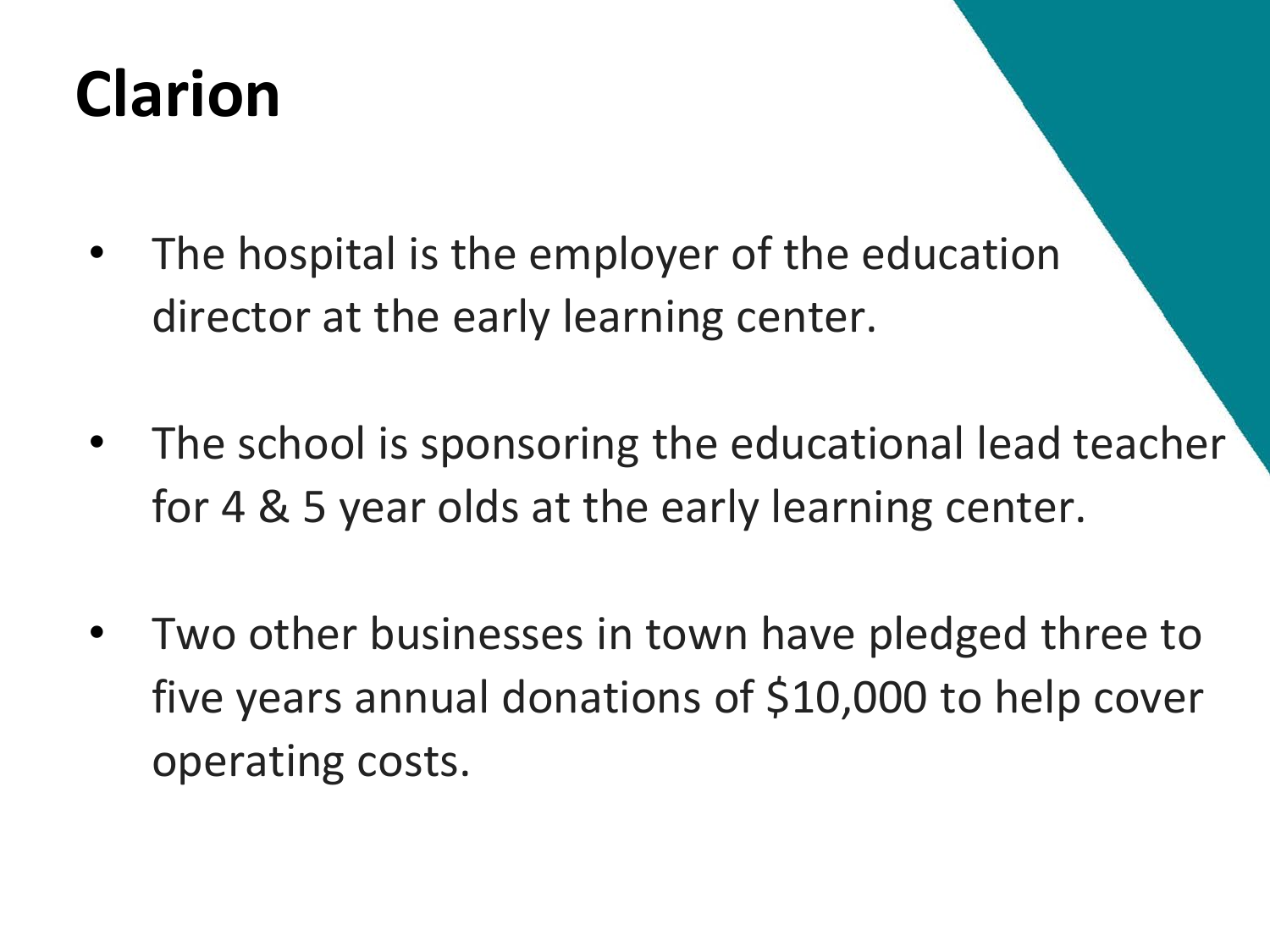## **Hamilton County**

- Through research and community conversations, low wages and a lack of benefits are the main barriers to fully staffed child care providers.
- To address the growing crisis, a Public Private Partnership was formed which included local businesses. Each business committed funds over 3-5 years.
- The funds are being pooled and managed by the Enhance Hamilton County Foundation and administered by Building Families, an Early Childhood Iowa Area Board, to pay quarterly bonuses to child care workers.
- The goal is to raise the entry level wage from \$8.50 an hour to the equivalent of \$11.00 and to provide comparable increases to more experienced workers with the bonuses maxing out at the equivalent of \$15.00 an hour.
- The size of the bonus increases based on the number of hours worked by the child care provider with every provider receiving a quarterly bonus equivalent to approximately \$2.00 an hour.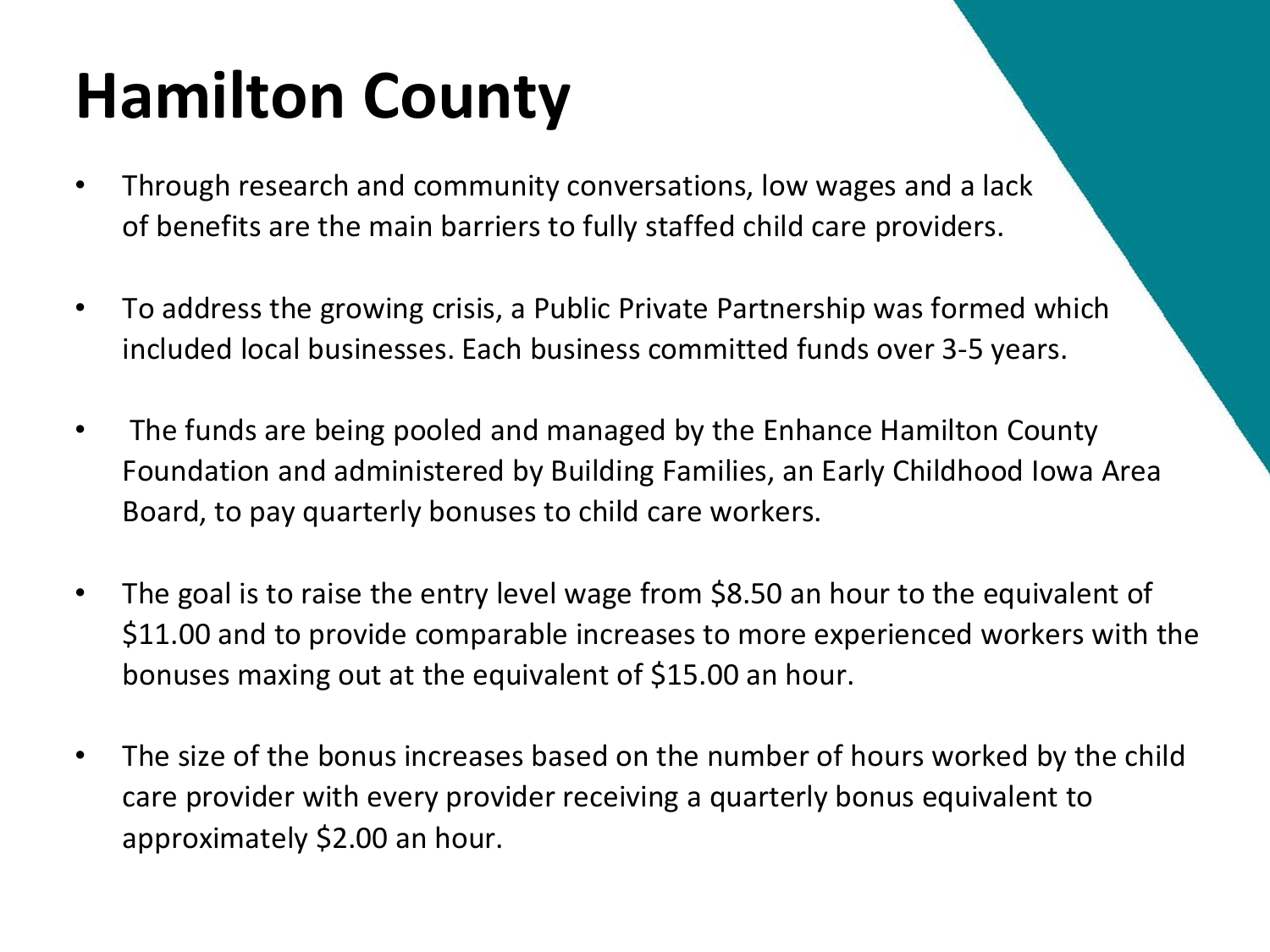## **Vinton**

- Local hospital is interested in offering a stipend to help their staff pay for child care.
- They don't have physical space to have an on-site center so they are looking to partner with a center.
- Currently the only center in town operates during the day and they are considering helping pay for additional staff so care could be provided for their 2<sup>nd</sup> and 3<sup>rd</sup> shift employees.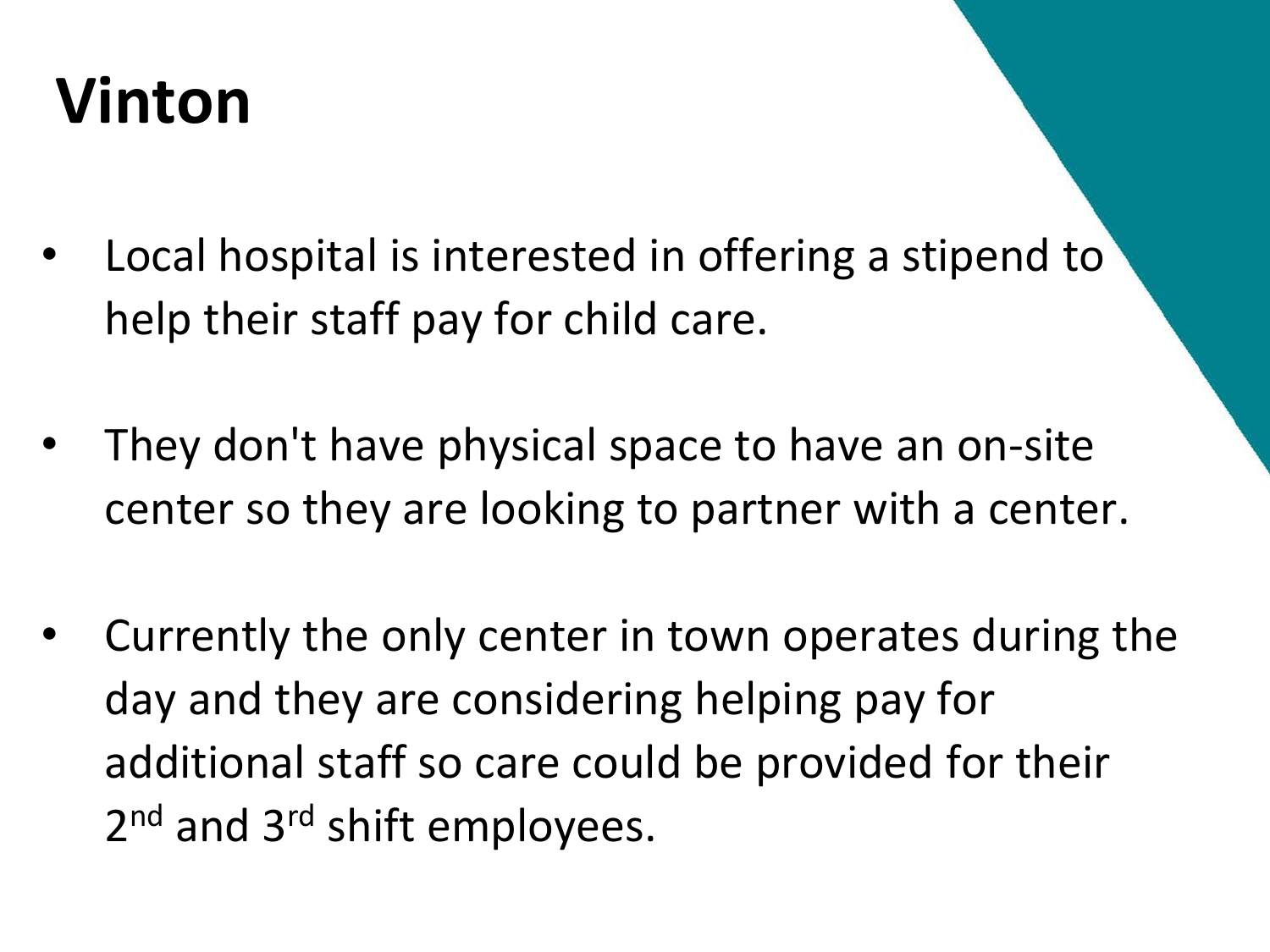## **Waterloo Hawkeye Community College and Exceptional Persons, Inc. (EPI)**

- In the fall of 2018, it was announced the new Hawkeye Community College (HCC) Van G. Miller Adult Learning Center (ALC) would house a child care center.
- They paid for the costs to build and furnish the center in 2019.
- HCC owns the building and provides the facility, utilities, maintenance and security. EPI manages the center and pays for the child care staff and program.
- The center has 56 spots for infants through preschool children with priority given to EPI staff along with Hawkeye students and staff.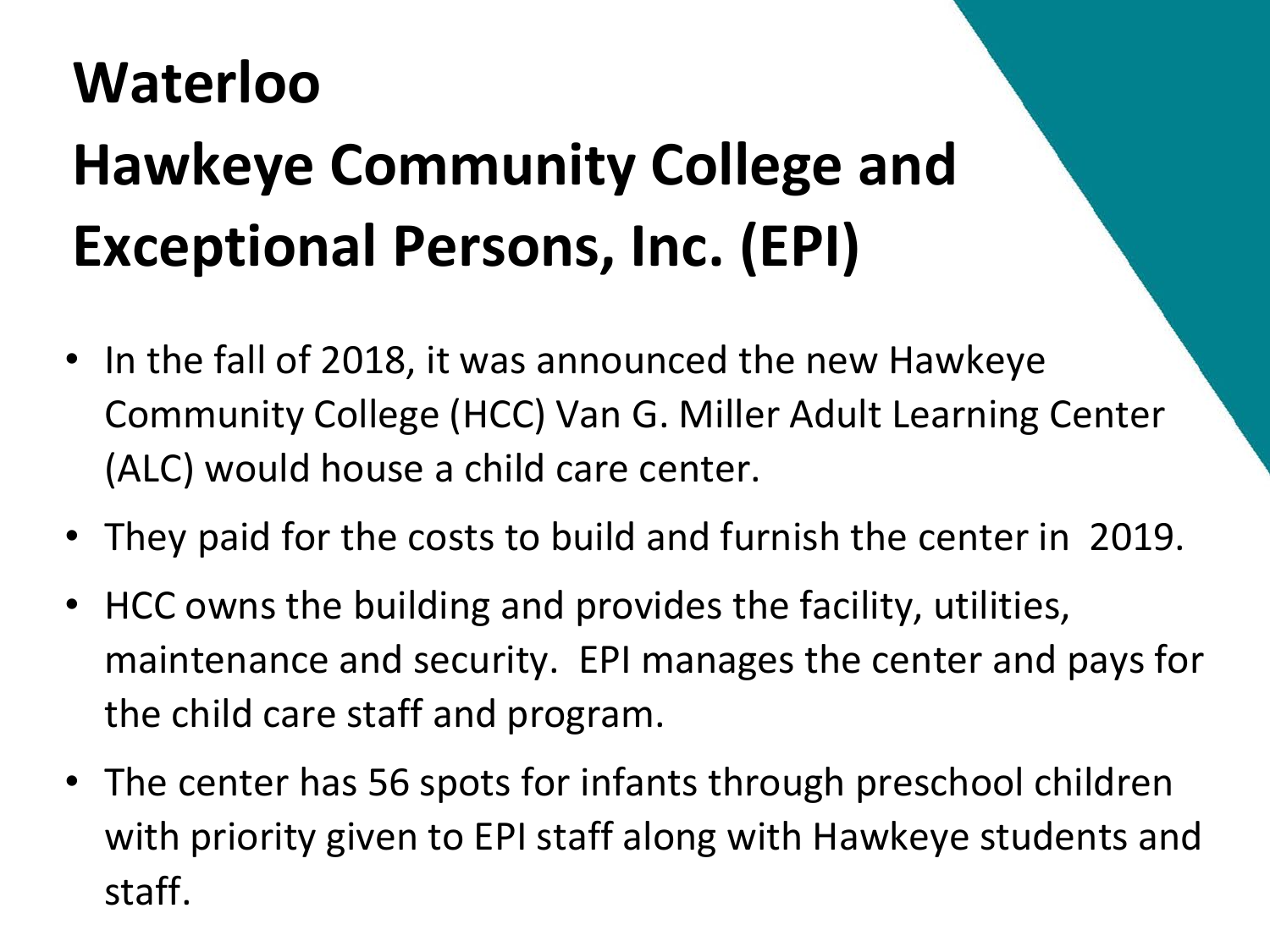Questions?

Email Questions to [Frigrants@iwd.iowa.gov](mailto:Frigrants@iwd.iowa.gov)

Questions and Answers will be posted at Future Ready Iowa [LINK](https://www.futurereadyiowa.gov/child-care-grants)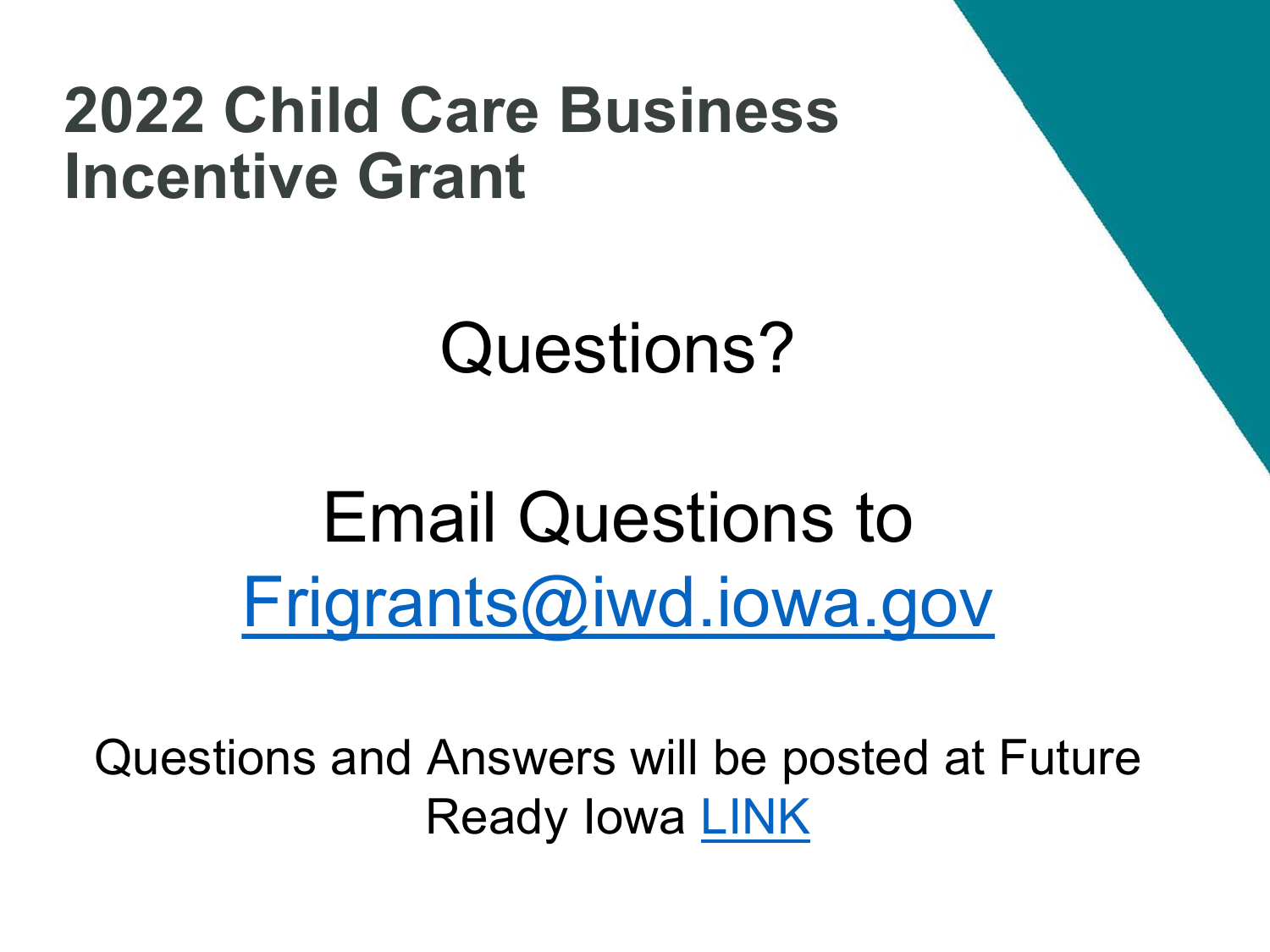### Questions? **Contact**

#### Kathy Leggett [Kathy.Leggett@iwd.iowa.gov](mailto:Kathy.Leggett@iwd.iowa.gov) 515-204-1378

Ryan Page [rpage@dhs.state.ia.us](mailto:rpage@dhs.state.ia.us)